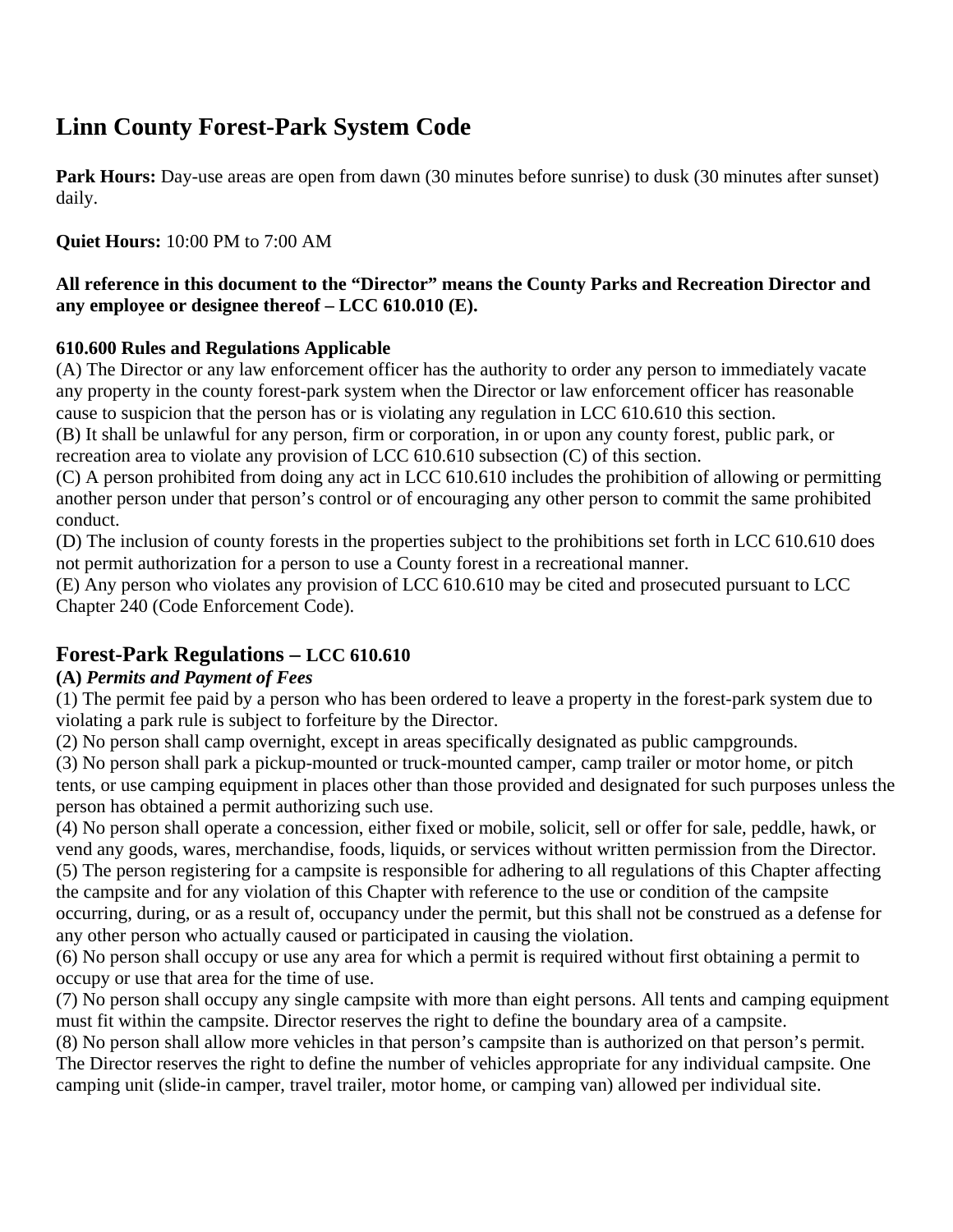(9) No person shall fail to pay the required permit fee for any activity which requires a permit fee in the County Forest Park-System.

## **(B)** *Trespass, Closures, and Remaining After Hours*

(1) No person shall stay in any of the following Linn County camping area properties longer than fourteen (14) consecutive days in a thirty day period:

(a) Whitcomb Creek Public Park.

(b) John Neal Memorial Public Park.

(c) Waterloo County Public Park.

(d) Sunnyside Public Park.

(e) River Bend Public Park.

(f) Clear Lake Resort.

(2) No person shall stay in the camping areas of the following properties longer than twenty-four (24) consecutive hours:

(a) Peoria Public Park.

(b) McCartney Recreation Area.

(3) No person shall fail to vacate a campsite site by 2:00 p.m. daily.

(4) No person shall stay after posted closing hours, except upon prior written permission from the Director.

(5) No person shall remain in any forest, public park, or recreation area after being asked to leave by the Director or any law enforcement officer. If the person does not immediately leave with all personal belongings, the person is trespassing and, in addition to other lawful remedies, may be prosecuted for criminal trespass. (6) The Director or any law enforcement officer may refuse to admit, or order any person to leave, who has previously been ordered to leave any property in the forest-park system.

(7) No person may remain in an area closed or restricted pursuant to LCC 610.400 (B).

(8) No person under the age of 18 shall camp overnight unless accompanied and under the control at all times by an adult.

(9) No person shall fail to remove themselves from a park when ordered to evacuate a park. Such person failing to do so when ordered may be physically escorted off the property by park personnel and physically removed by law enforcement officials.

## **(C)** *Animals and Pets*

(1) No person shall leave a dog or pet unattended.

(2) All dogs or pets must be on a leash of six (6) feet in length or less, or kept in an adequately ventilated vehicle.

(3) No person shall allow any animal in the person's custody to annoy or molest any person or other pet.

(4) No person shall ride, drive, lead, or keep any livestock as that term is defined in LCC 560.110 anywhere in the forest-park system, unless the area is designated by the Director for such purposes, or the person has obtained written permission from the Director.

(5) No person shall in any manner, pursue, hunt, trap, or molest any bird or animal.

## **(D)** *Fires*

(1) No person shall build, light, or maintain any fire except in a stove, pit or fireplace especially designated for such purpose; provided, however, that a person may use a portable gas, gasoline, charcoal, or oil camp stove if the portable gas, gasoline, charcoal, or oil camp stove is in a safe operating condition and used in a manner so as to not start a fire.

(2) No person shall leave unattended any fire built, lighted, or maintained by himself.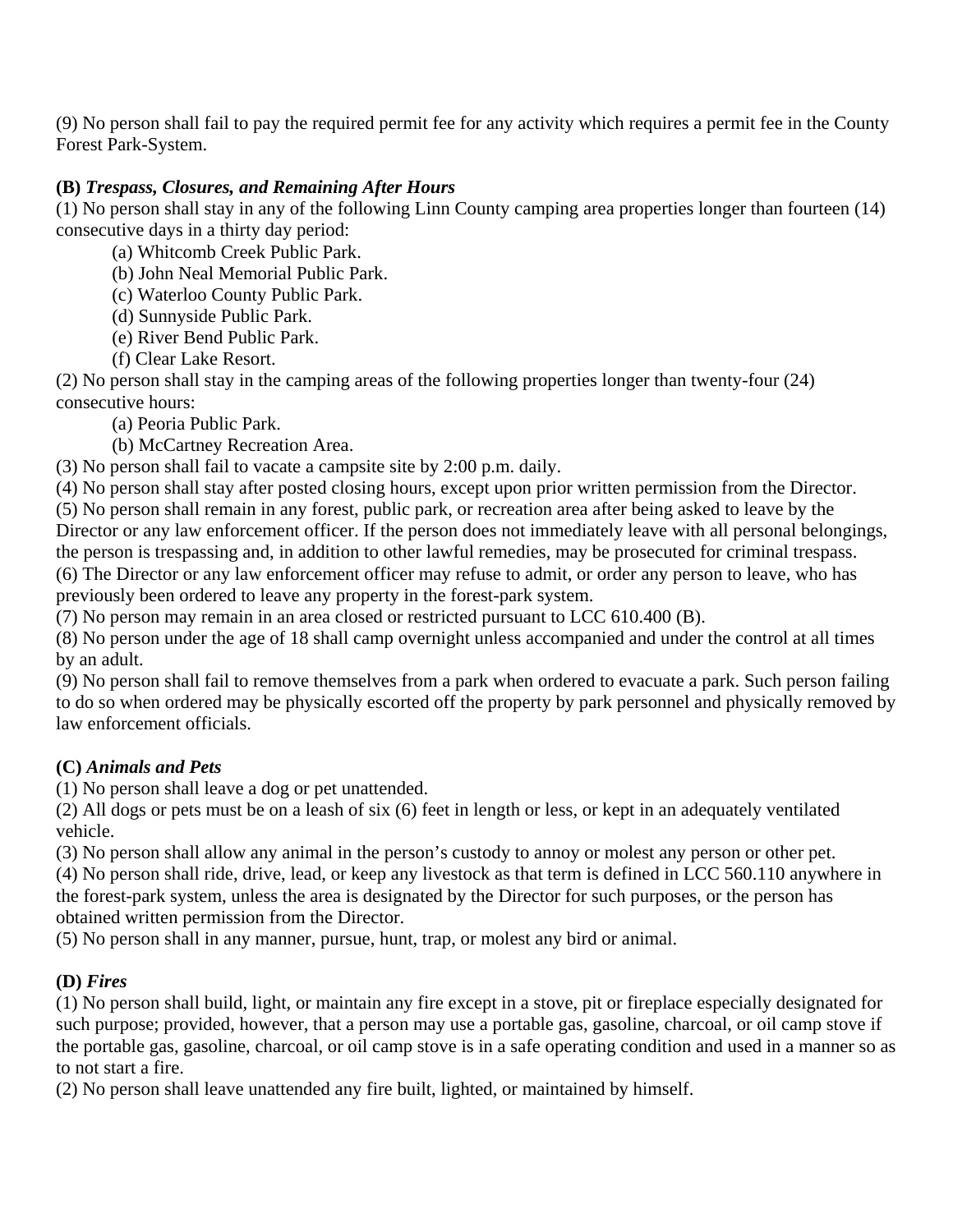## **(E)** *Destruction of Property, Facilities, and Natural Resources*

(1) No person shall pick, mutilate, dig or remove any plant whether living or dead, or any way deface, mutilate, burn, destroy or defile any tree or plant within the limits of such areas.

(2) No person shall alter, deface, mutilate or destroy any trail, road, parking lot, bridge, fence, building, sign, barrier, or other facility or structure.

(3) No person shall dig up or remove any soil, stones, rocks, or other substances whatever, make any excavation, or lay or set off any blast or cause or assist therein.

### **(F)** *Visitor Conduct*

(1) No person shall discharge, set off, explode, or burn any fireworks, firearm, air, CO2, or spring-actuated rifle or pistol, slingshot, arrow, or other similar devices designed or used to propel a projectile, in or over any property in the county forest-park system except in areas designated for such activity.

(2) No person shall throw rocks, sticks, or other objects, which may endanger the safety of any other person.

(3) No person shall dive, swim or engage in any water activity in an unsafe manner.

(4) No person shall create or erect signs, markers, or inscriptions of any type without written authority first had and obtained.

(5) No person shall use abusive, threatening, obscene, or indecent language or gestures in a manner which causes a public nuisance.

(6) No person shall operate radios, television, musical instruments, and other noise producing devices, or otherwise cause unnecessary sound in such a manner and at such times so as to disturb other persons.

(7) No person shall cause, attempt to cause, or bring about any public demonstrations or disturbances, or in any way create a public nuisance.

(8) No person shall tie ropes, chains or similar items to trees, shrubs and park facilities.

(9) No person may make any noise that would reasonably disrupt normal sleeping activities during quiet hours. (10) No person shall swim, dive, fish or loiter on, from or within fifty (50) feet of, any bridge, platform, boat launching ramp, dock, or pier, except in areas designated by the Director for such purposes .

(11) No person shall construct, install, or use a rope swing.

(12) No person shall, within the County Forest-Park System, refuse to disclose that person's identity to the Director or enforcement officer who requests such information.

(13) No person shall, within the County Forest-Park System, knowingly give a false or fictitious name, address or date of birth to the Director or any enforcement officer.

(14) No person shall obstruct, harass, or interfere with the official duties of the Director or an enforcement officer.

#### **(G)** *Garbage, Litter, and Waste*

(1) No person shall deposit any rubbish, garbage, glass or other litter except in receptacles designated for that purpose.

(2) No person shall dump household or commercial garbage brought from lands outside the forest-park system.

(3) No person shall depart from the campsite before removing all camping equipment and cleaning up campsite. (4) No person shall maintain a campsite in an unsightly, unsafe, unclean, or unsanitary condition.

(5) No person shall dispose of hand and dishwater other than in the receptacles provided for that purpose, or to dump human waste in these receptacles.

(6) No person shall wash any clothing or other materials, or clean any fish in a lake or stream, or in any way pollute or defile any stream, spring, well or lake.